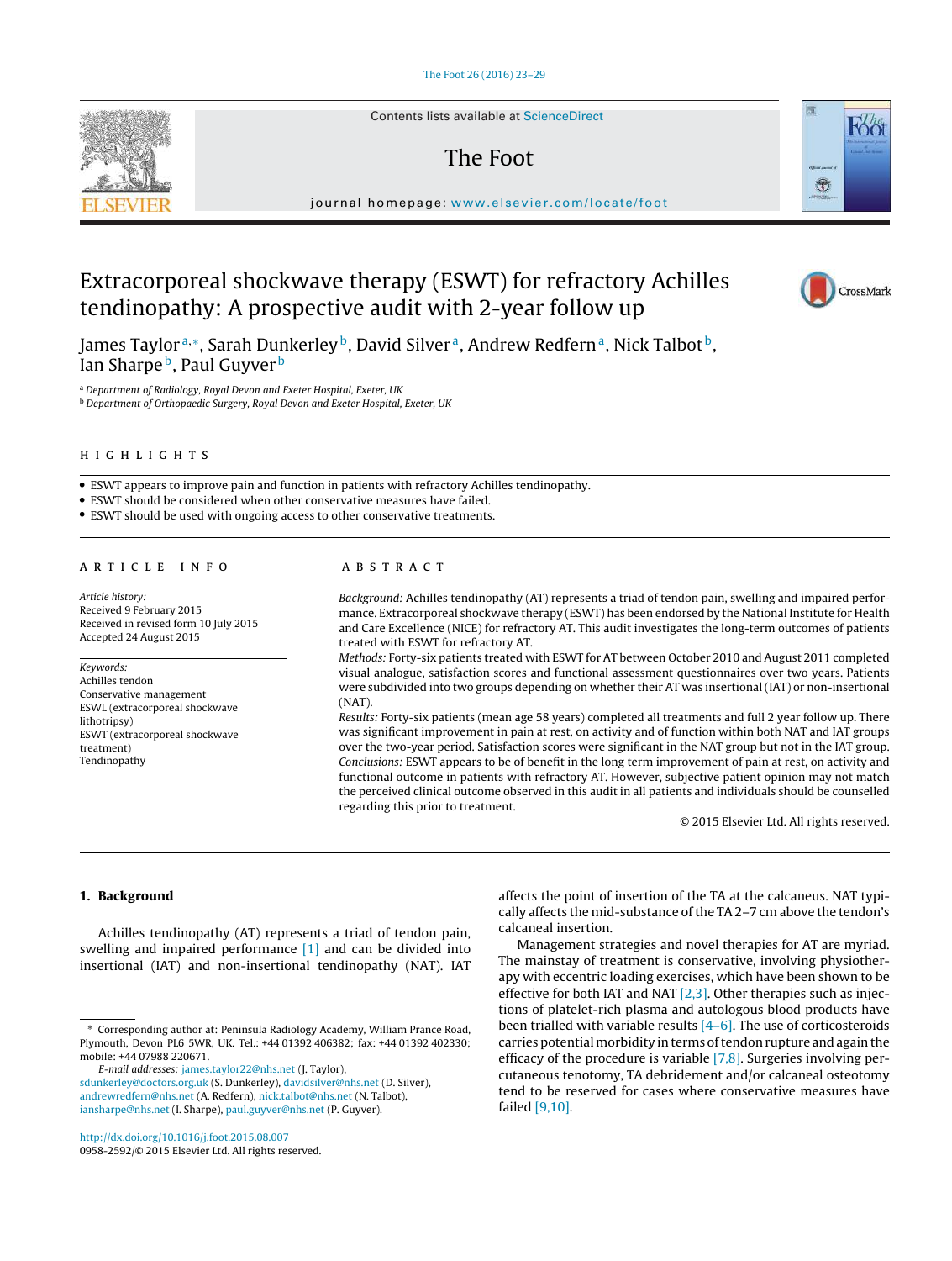Extracorporeal shockwave therapy (ESWT) is a conservative treatment which has been shown to be of benefit to patients with AT and other recalcitrant musculoskeletal conditions [\[11\].](#page-6-0) As a result the procedure has been recommended by the National Institute for Health and Care Excellence (NICE) [\[12\].](#page-6-0)

Shockwaves in ESWT may be generated using electrohydraulic, electromagnetic or piezoelectric principles [\[13\]](#page-6-0) and either be focussed or emitted as a radial pressure wave for deep and superficial applications respectively [\[14\].](#page-6-0) Therapeutic effects can be obtained with shockwave energies ranging from low (<0.08 $\text{mJ/mm}^2$ ), medium (<0.28 $\text{mJ/mm}^2$ ) and high (>0.60 mJ/mm<sup>2</sup>) [\[15\].](#page-6-0) In the context of the management of musculoskeletal complaints, energies in the low and medium ranges are generally employed. This enables the procedure to be performed without local anaesthetic [\[6\].](#page-6-0)

The aim of this audit was to assess the long term response of a cohort of patients undergoing ESWT for refractory AT as per the guidance issued by NICE [\[12\].](#page-6-0)

## 2. Methods

All patients with history, clinical and ultrasonographic features suggestive of refractory AT (>3 months duration) identified between October 2010 and August 2011 and to be treated with ESWT were approached for inclusion in the audit. All patients had initially failed treatment by conservative means with eccentric exercises, heel inserts and/or non-steroidal anti-inflammatory drugs (NSAIDs) for the period prior to commencement of ESWT.

Patients were asked to complete a questionnaire prior to their first session of ESWT which assessed visual analogue pain scores (VAS) at rest and on activity and the Victoria Institute of Sport Assessment–Achilles (VISA-A) questionnaire to assess functional disability [\[16\].](#page-6-0) The VISA-A questionnaire assesses a number of lower limb activities via a number of questions with a maximum achievable score is 100.

Treatments were performed using the Spectrum Technology Swiss Dolorclast Classic ESWT machine (EMS Electro Medical Systems, Nyon, Switzerland), which produces radial shockwaves by propelling a projectile at high speed against a second interface with compressed air. Three sessions of low energy radial ESWT (using 2500 pulses per treatment) were administered at weekly intervals. Frequency and pressure ranged from 10 Hz and 1.5 Bar respectively for the first 500 pulses increasing to a pressure of 2.5 Bar for the remaining 2000 pulses, largely dictated by patient comfort. VAS and VISA-A scores were subsequently obtained at six and 16 weeks and at 2 years post treatment. Likert satisfaction scores (ranging from 1 – completely recovered to 6 – worse) were also obtained at these follow up points. 56 patients completed the scores at baseline. 51 patients completed follow-up to 16 weeks. A further five patients were lost to follow-up at 2 years, resulting in 46 patients completing all treatments and scores at 6 weeks, 16 weeks and 2 years (17.8% loss to follow up at 2 years).

## 3. Results

Of the 56 patients taking part in the audit, 36 had a diagnosis of NAT and 20 of IAT. Forty-six patients (34 NAT, 12 IAT) completed two year follow up. There was a slightly higher male representation in both groups with 19 and 8 men in the NAT and IAT groups respectively. The mean length of symptoms was 20 (4–252) months in the NAT group and 42 months in the IAT group. Mean age of the cohorts was 54 (38–80) in both groups.

# Table 1

Mean values of VISA-A scores.

|          | <b>NAT</b> | <b>IAT</b> |
|----------|------------|------------|
| Baseline | 40         | 43         |
| 6 weeks  | 50         | 51         |
| 16 weeks | 55         | 58         |
| 2 years  | 66         | 70         |

Table 2

Likert satisfaction score.

| Level of improvement |   |  |
|----------------------|---|--|
| Completely recovered |   |  |
| Much improved        |   |  |
| Somewhat improved    |   |  |
| Hardly improved      |   |  |
| Not improved         | 5 |  |
| Worse                |   |  |

Table 3 Mean Likert scores.

|          | <b>NAT</b> | <b>IAT</b> |
|----------|------------|------------|
| 6 weeks  |            | 3.2        |
| 16 weeks | 2.7        | 3.1        |
| 2 years  | วว         | 2.7        |

### *3.1. Visual analogue scale scores*

The Visual Analogue Score (VAS) was measured at rest ([Chart](#page-2-0) [1\)](#page-2-0) and on activity [\(Chart](#page-2-0) [2\).](#page-2-0) A score from 0 to 10 was recorded using a whole number. Separate values were calculated for insertional and non-insertional AT to assess if there was any difference between the groups.

In the NAT group, there was improved pain at rest from a mean of 3.6 (0–8) to 2.4 (0–7) at six weeks (*p* = <0.01), 1.5 (0–6) at 16 weeks (*p* = <0.01) and 0.9 (0–9)(*p* = <0.01) at 2 years. On activityVAS scores improved from 7 (0–10) at baseline to 5 (0–8) at 6 weeks (*p* = <0.01), 4 (0–9) at 16 weeks (*p* = <0.01) and 2.18 (0–10) at 2 years (*p* = <0.01).

In the IAT group, there was improved pain at rest from a mean of 2.4 (0–9) pre-ESWT to 1.9 (0–8) at six weeks (*p* = 0.11), 1.5 (0–6) at 16 weeks (*p* = 0.04) and 0.8 (0–6) (*p* = 0.04) at 2 years. On activity VAS scores improved from 6.7 (0–10) at baseline to 5.5 (0–8) at 6 weeks (*p* = <0.01), 4.4 (1–8) at 16 weeks (*p* = <0.01) and 2.8 (0–10) at 2 years ( $p = 0.01$ ).

### *3.2. VISA-A scores*

The VISA-A score (maximum function 100) is shown at baseline, 6 weeks, 16 weeks and 2 years for the two groups (Table 1 and [Chart](#page-3-0) [3\).](#page-3-0) This shows a mean improvement from 40 (9–94) at baseline to 66 (18–94) at 2 years (*p* = <0.0001) in the NAT group. Mean VISA-A scores in the IAT group improved from 43 (7–72) at baseline to 70 (52–97) at 2 years (*p* = 0.0006). Improvement in VISA-A scores was statistically significant at all stages of follow-up in both groups.

#### *3.3. Likert satisfaction scale scores*

The Likert satisfaction score (Tables 2 and 3 and [Chart](#page-3-0) [4\)](#page-3-0) was completed at 6 weeks, 16 weeks and 2 years in both groups. There was a general trend towards improvement over time in both groups. However, the only statistically significant improvements were observed in the NAT group between both 6 and 16 week follow up (*p* = 0.054) and 16 weeks and 2 year follow up (*p* = 0.001). There was no significant improvement at any follow up point in the IAT group. The most common reason cited for Likert score of more than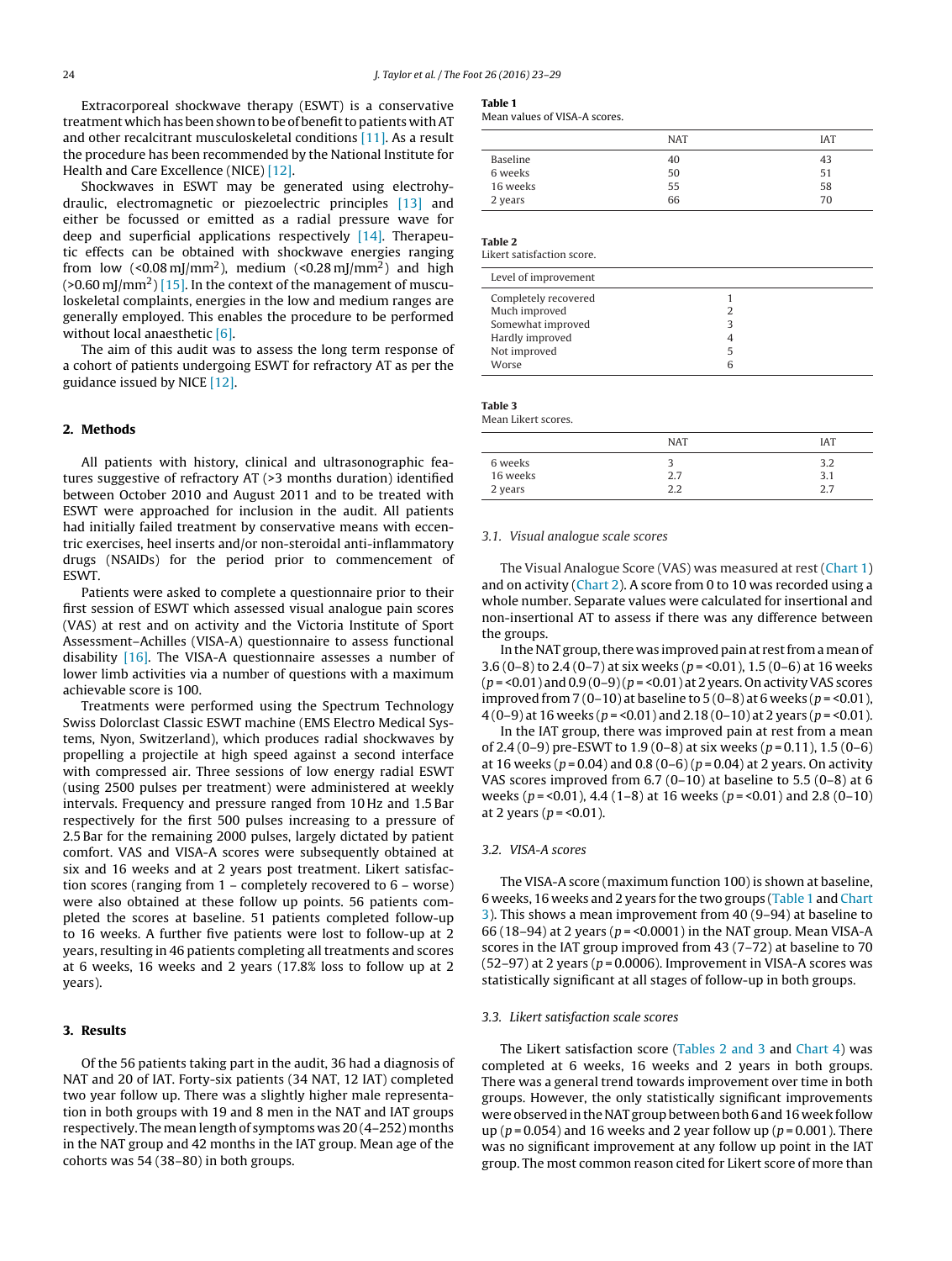<span id="page-2-0"></span>



1 at final follow up was persistent residual symptoms on activity, which was variable in intensity between patients.

# *3.4. Impact of patient age on outcome ([Table](#page-4-0) 4)*

There was a general trend for improvement in VAS and VISA-A scores across all age groups and for those with both NAT and IAT. However, Likert satisfaction scores did not improve significantly during follow up.

# *3.5. NAT group*

Pain at rest improved significantly by 6 weeks post treatment in those aged under 60 ( $p = < 0.01$ ). In the over-60s significant relief of pain took slightly longer to achieve, however these patients achieved this by 16 weeks post treatment (*p* = 0.014–0.017). Pain on activity reduced significantly for all age groups by six weeks post treatment. VISA-A scores improved significantly by six weeks in all age groups other than 60–69 year olds, in whom this was achieved by 16 week follow up. Likert satisfaction scores only improved significantly in patients over 70 years of age and this was only observed at 2 year follow up.

# *3.6. IAT group*

Significant improvement in pain at rest was only observed in 50–59 year olds and only at 2 year follow up  $(p=0.03)$ . Pain on activity was significantly reduced in all groups except the over 70s by 16 week follow up (*p* = 0.01–0.03). The over-70s groups could not be statistically assessed due to the low sample size in this subgroup.VISA-A scores improved for the under-60 s between 6 and 16 weeks post treatment, but did not improve significantly for those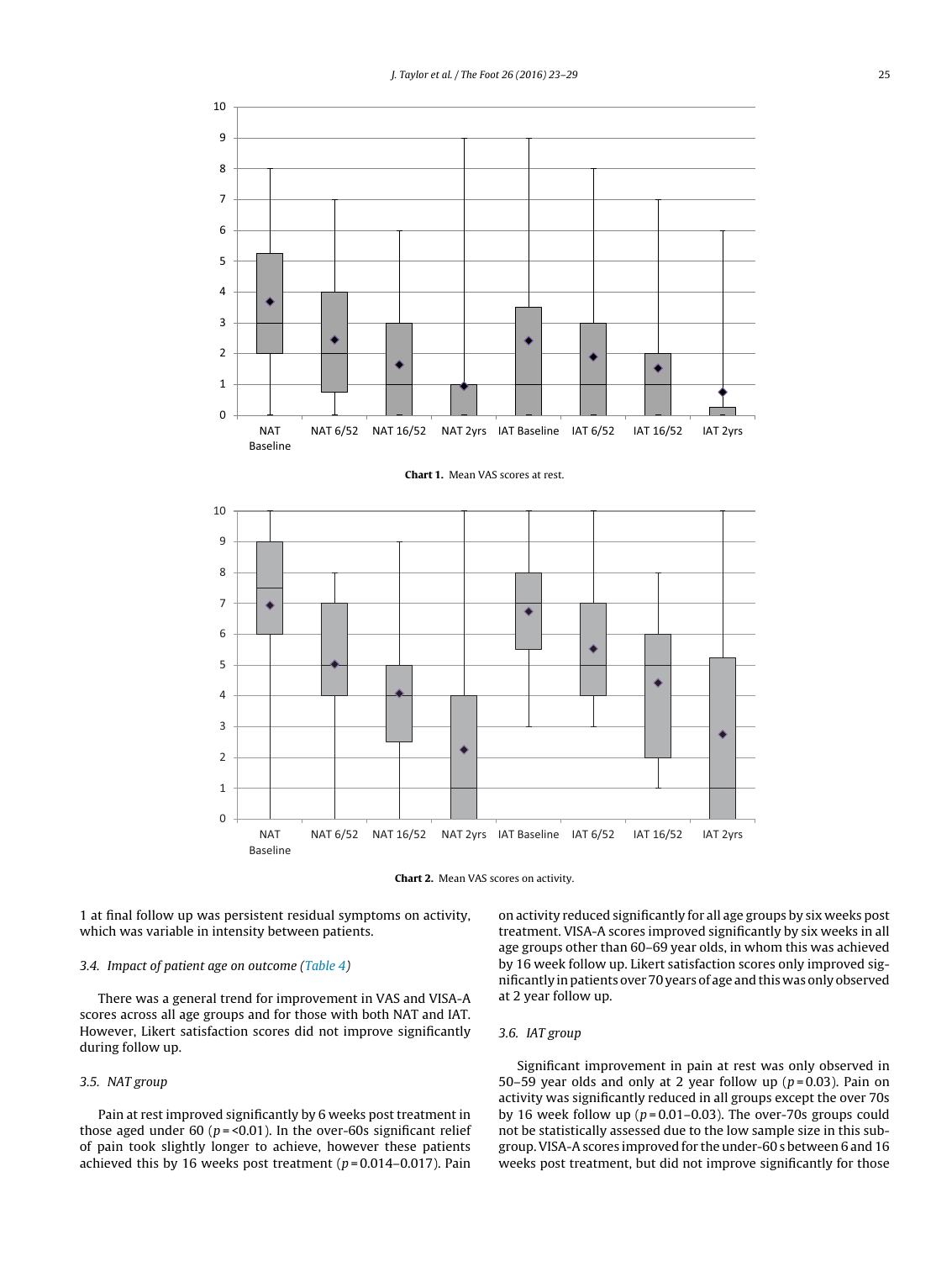<span id="page-3-0"></span>

over 60 years of age. Likert satisfaction scores were not significantly improved in any group.

### *3.7. Impact of length of problem on outcome [\(Table](#page-4-0) 5)*

Data was also subdivided depending on the length of symptoms at the start of treatment ([Table](#page-4-0) 5).

## *3.8. NAT group*

Unfortunately, due to small sample size in this subgroup, not all subgroups could be analysed. Significant reduction rest pain was observed at 16 week follow up in those with NAT for less than 6 (*p* = 0.03) months and 24–48 months (*p* = 0.01). Pain on activity also reduced significantly in these groups at  $6 (p = 0.003)$  and 16 weeks (*p* = 0.03) respectively. Significant improvement in VISA-A scores

was also seen at 16 week follow up in those with NAT for less than six months. Other data did either not reach significance or sample size was too small to permit analysis.

# *3.9. IAT group*

Pain on activity reduced significantly in those patients who had had IAT for between 7 and 24 months (*p* = 0.02). VISA-A scores also improved in the 12–24 month group at 16 week follow up ( $p = 0.04$ ). No significant reduction in rest pain, improvement in Likert scores or VISA-A scores was observed in the remainder of this subgroup, perhaps again as a result of small sample size and low rest pain scores on initial evaluation.

There were minimal side effects of ESWT recorded for our patient population. Only a few patients mentioned some erythema and tenderness over the area for the following days after the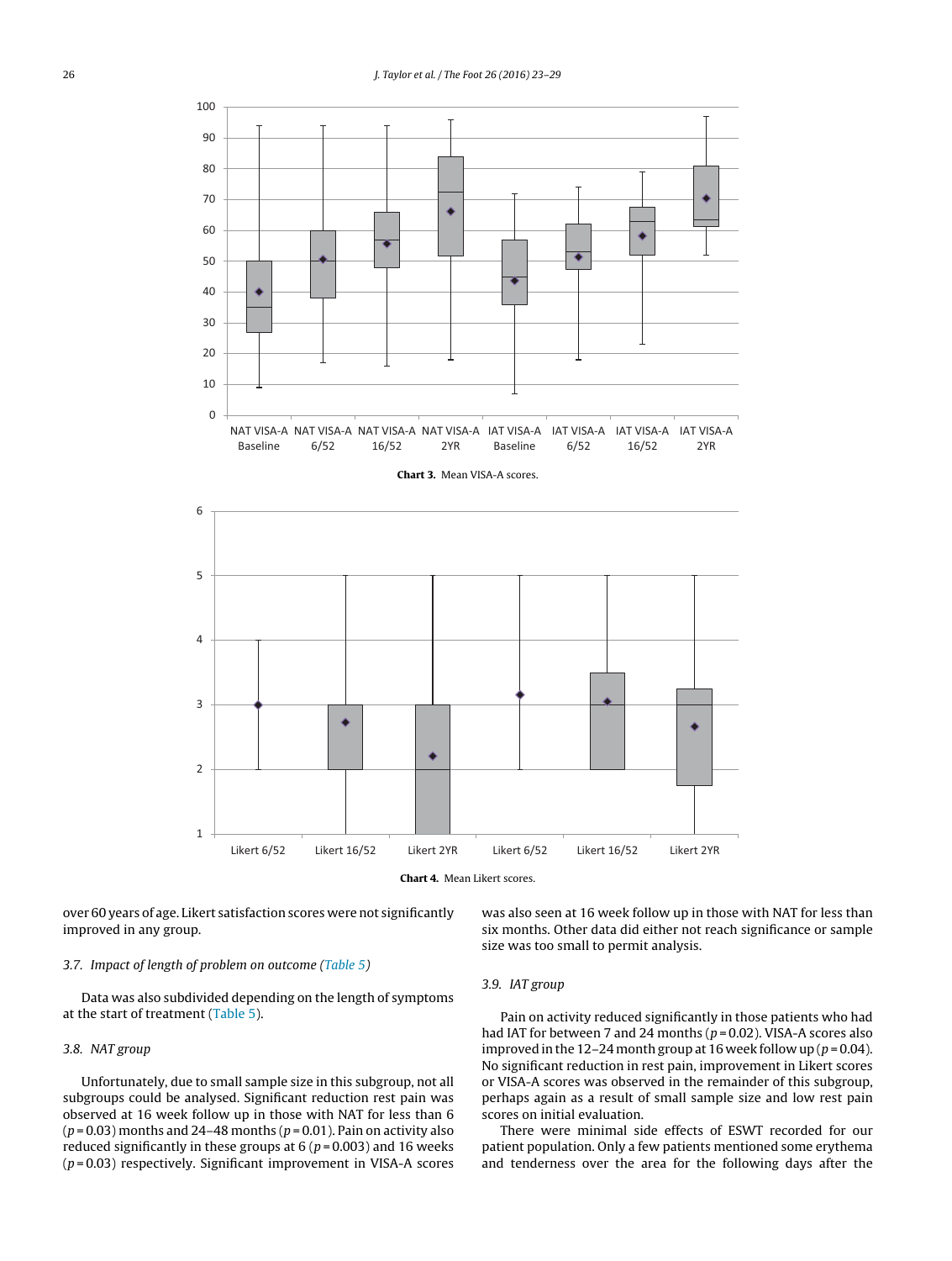|                      | <b>NAT</b> |           |           |                | IAT  |                |           |                |  |
|----------------------|------------|-----------|-----------|----------------|------|----------------|-----------|----------------|--|
|                      | < 50       | $50 - 69$ | $60 - 69$ | >70            | < 50 | $50 - 69$      | $60 - 69$ | >70            |  |
| <b>VAS rest</b>      |            |           |           |                |      |                |           |                |  |
| Baseline             | 3.1        | 4.7       | 3.1       | 4.3            | 2.8  | 1.4            | 4.7       | $\mathbf{0}$   |  |
| 6 weeks              | 2.3        | 2.8       | 2.3       | 2.6            | 2.5  | 1.1            | 3.2       | $\mathbf{0}$   |  |
| 16 weeks             | 1.3        | 1.6       | 1.6       | $\overline{c}$ | 2.3  | 0.8            | 2.2       | $\mathbf{0}$   |  |
| 2 years              | 0.7        |           | 0.75      | 1.5            | 2    | 0              | 0.7       | 0              |  |
| <b>VAS activity</b>  |            |           |           |                |      |                |           |                |  |
| Baseline             | 6.8        | 8         | 6.7       | 6.8            | 5.8  | 7.4            | 7.2       | 6              |  |
| 6 weeks              | 5.2        | 5.5       | 5         | 4.8            | 5.3  | 5.8            | 6         | 4              |  |
| 16 weeks             | 4.1        | 4.1       | 4.1       | 3.5            | 4.8  | 4.4            | 4.5       | 3              |  |
| 2 years              | 2.5        | 2.1       | 1.8       | $\overline{c}$ | 3.6  | 2.3            | 3.7       | $\mathbf{0}$   |  |
| Likert               |            |           |           |                |      |                |           |                |  |
| 6 weeks              | 3.1        | 3.1       | 2.7       | 3              | 3.3  | 3.1            | 3         | 3              |  |
| 16 weeks             | 2.8        | 2.6       | 2.7       | 2.6            | 3.5  | 2.8            | 3         | 2.5            |  |
| 2 years              | 2.5        | 2.2       | 2.1       | 1.6            | 3    | $\overline{2}$ | 3.2       | $\overline{2}$ |  |
| <b>VISA-A scores</b> |            |           |           |                |      |                |           |                |  |
| Baseline             | 39.4       | 32.1      | 42.7      | 48.8           | 44.5 | 39.1           | 58.7      | 27             |  |
| 6 weeks              | 48.2       | 44.1      | 52        | 61.6           | 47.6 | 49.8           | 62.2      | 46             |  |
| 16 weeks             | 52.8       | 50.6      | 54.5      | 69.3           | 52.5 | 57.5           | 66.7      | 60.5           |  |
| 2 years              | 62.6       | 71.2      | 65.8      | 68.8           | 69.6 | 71.6           | 72.2      | 66             |  |

<span id="page-4-0"></span>Table 4 Mean scores categorised by age for main outcome measures.

treatment. All the patients continued through all the ESWT treatments despite these minor side effects.

## 4. Discussion

AT is believed to relate to a failed healing response of the Achilles tendon (TA), which may be linked to ongoing mechanical stresses being placed on the tendon secondary to excessive tendon loading [\[17\].](#page-6-0) The exact pathophysiological changes in refractory AT remain contested. However the changes in refractory Achilles tendinopathy are not thought to be primarily inflammatory in nature. Rather AT has been described as arising as a result of non-inflammatory intra-tendinous degeneration with resulting disruption of the normal fibrillar pattern of the tendon [\[18,19\],](#page-6-0) although a 'peritendonitis' may be present in a number of sub-jects in the early phases of the condition [\[20\].](#page-6-0) Indeed, changes on ultrasound including a hypoechoic, thickened portion of the TA with evidence of increased vascularity on colour or power Doppler supports these histological findings.

Tendons in AT exhibit a disordered pattern of collagen fibres (with type III predominance) and increased vascularity [\[21–23\].](#page-6-0) It has long been thought that due to their poor vascular supply and regenerative ability, tendons subsequently heal primarily by scarring. Whilst this is true in part due to influx of fibroblasts and myofibroblasts in the chronic tendon damage, emerging evidence suggests a much more dynamic process following tendon injury, involving increased vascularity, cell matrix turnover and matrix metalloproteinases (MMPs), which have an important role in tissue degradation and repair [\[24\].](#page-6-0) Pain in AT is thought to be due to ingrowth of nerves from the peritendinous tissues into the substance of the damaged tendon. Increased levels of nociceptive peptides have also been observed in association with this phenomenon and are thought to further exacerbate pain in AT. Simultaneously, growth factors including insulin-like growth factor-1 (ILGF-1), platelet-derived growth factor (PDGF), vascular endothelial growth factor (VEGF) and transforming growth factor beta (TGF-beta) are released which may stimulate healing via the promotion

### Table 5

Mean scores categorised by length of symptoms.

|                       | <b>NAT</b> |             |              |              | <b>IAT</b> |            |              |                |              |                |
|-----------------------|------------|-------------|--------------|--------------|------------|------------|--------------|----------------|--------------|----------------|
|                       | $<$ 6 mths | $7-12$ mths | $13-24$ mths | $25-48$ mths | >48 mths   | $<$ 6 mths | $7-12$ mths  | $13-24$ mths   | $25-48$ mths | >48 mths       |
| <b>VAS rest</b>       |            |             |              |              |            |            |              |                |              |                |
| Baseline              | 3.6        |             | 8            | 1.5          | 4.5        | 9          |              | 2.2            | 4            | 0.3            |
| 6 weeks               | 3.1        |             |              | 0.6          | 4          | 8          | $\mathbf{1}$ | 1.2            | 3            | 0.3            |
| 16 weeks              | 1.6        |             |              | 0.3          | 4          | 7          |              | 0.5            | 3            | 0.3            |
| 24 months             | 0.6        |             |              | 0.2          | 2.5        | 2          | $\mathbf{0}$ | 0.25           | 6            | $\bf{0}$       |
| <b>VAS</b> (activity) |            |             |              |              |            |            |              |                |              |                |
| Baseline              | 8.7        |             | $\mathbf{0}$ | 5.6          | 7.5        | 10         | 7.7          | 6              | 6.5          | 5.6            |
| 6 weeks               | 6.4        |             |              | 3.8          | 6.5        | 10         | 6            | 4.7            | 6            | 4.3            |
| 16 weeks              | 4.5        |             |              | 3.3          | 6          | 8          | 3.5          | 4.1            | 5.5          | 3              |
| 24 months             | 3.2        |             |              | 2.2          | 2.5        | 6          | 0.5          | $\overline{4}$ | 10           | $\mathbf{0}$   |
| Likert                |            |             |              |              |            |            |              |                |              |                |
| 6 weeks               | 3.3        |             |              | 2.8          | 4          | 4          | 3            | 2.8            | 3.5          | 3.3            |
| 16 weeks              | 2.8        |             |              | 2.6          | 4          | 5          | 2.5          | 2.8            | 3.5          | 3              |
| 24 months             | 3          |             |              | 2.4          | 2          | 5          | 1.5          | 3.2            | 4            | $\overline{2}$ |
| <b>VISA-A scores</b>  |            |             |              |              |            |            |              |                |              |                |
| Baseline              | 28.1       |             |              | 56.1         | 26         | 65         | 36.2         | 46.4           | 53           | 42.6           |
| 6 weeks               | 37.6       |             |              | 64           | 30         | 63         | 46.5         | 53.4           | 54           | 53.6           |
| 16 weeks              | 47         |             |              | 64           | 30         | 66         | 56.2         | 59.1           | 57           | 65             |
| 24 months             | 54.8       |             |              | 75.6         | 55.5       | 64         | 78           | 62.2           | 63           | 74.5           |
|                       |            |             |              |              |            |            |              |                |              |                |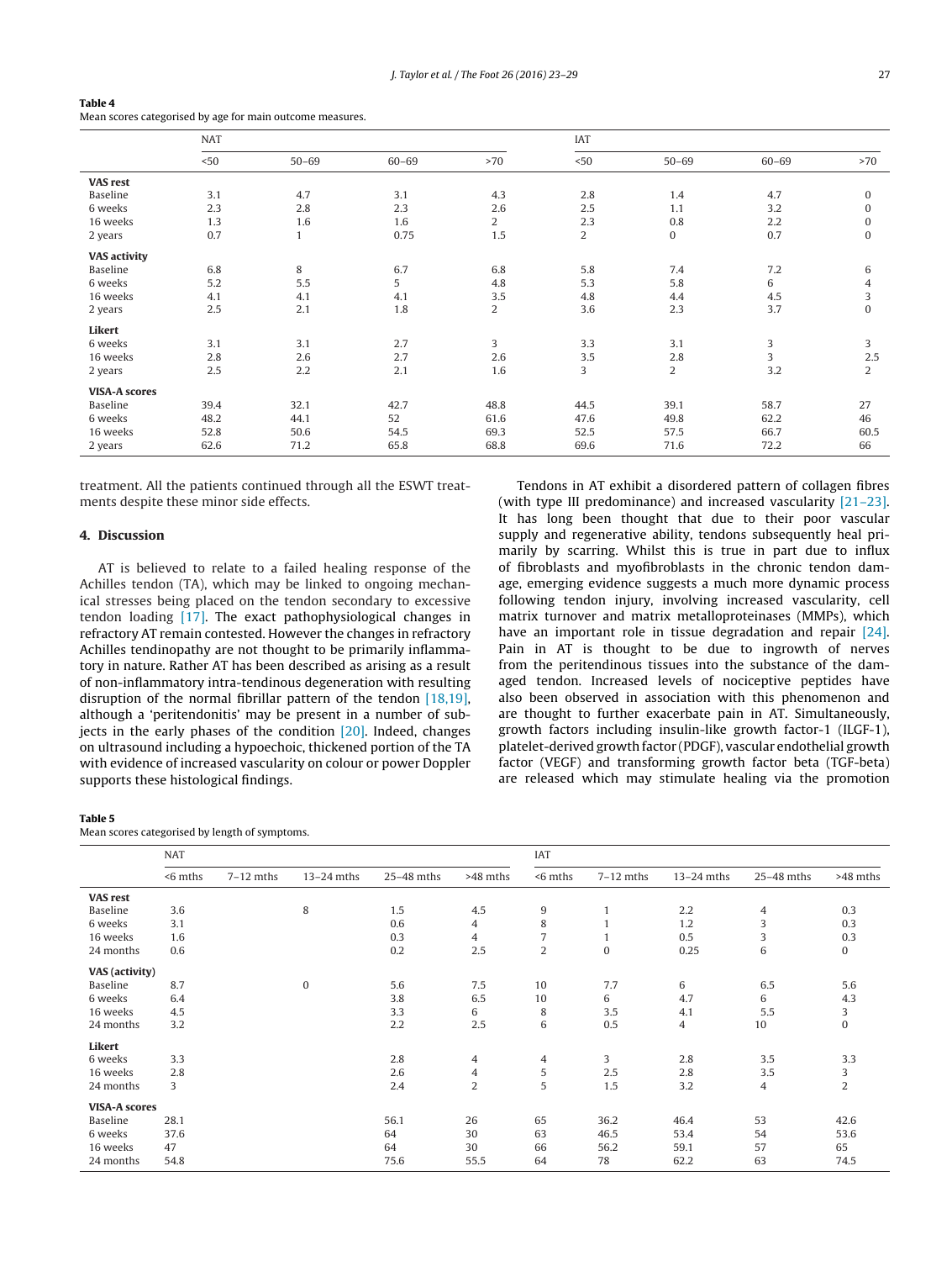of angiogenic effects, cellular proliferation and differentiation [\[25–27\].](#page-6-0)

External factors such as poor footwear and training on hard surfaces may predispose to AT. In addition to external stresses, factors intrinsic to the patient such as excessive hindfoot motion and forefoot varus may also predispose to tendinopathy [\[24\].](#page-6-0)

Although many patients are known to recover from AT through simple physiotherapy with eccentric exercises, a significant number fail to respond to these measures and the management of more recalcitrant cases has been the subject of some debate. Uncertainty regarding the aetiological and pathophysiological phenomena behind AT have led to numerous conservative treatments which have been trialled with varying success, including corticosteroid injection, platelet-rich plasma or aprotinin injection, laser therapy, electrocoagulation, ESWT and various surgical interventions [\[28\].](#page-6-0) ESWT has gained the support of NICE in the treatment of refractory Achilles tendinopathy and appears safe and effective in the management of refractory AT [\[12\].](#page-6-0)

The exact mechanism of action of ESWT is still debated, although there is growing knowledge regarding the effects of ESWT on various tissues. Shockwaves have been shown to increase levels of type I and III collagen, TGF-beta and ILGF-1 molecules [\[24\],](#page-6-0) which in turn increase extracellular matrix formation [\[25\]](#page-6-0) and promote healing by providing a scaffold for tendon repair. Shockwaves also inhibit the release of cytokines and MMPs seen in diseased tendons [\[29\].](#page-6-0) Regarding relief of pain, the application of shockwaves to tendinopathic tendons has been suggested to be attributable to a direct analgesic effect perhaps mediated via the pain gate theory of Melzack and Wall [\[15\].](#page-6-0) Nitric oxide production is also stimulated at lower energy levels, which has analgesic and anti-inflammatory properties [\[24\].](#page-6-0) ESWT is also believed to promote healing through neovascularisation. This neovascularisation in association with the pain relief afforded by ESWT provides the opportunity for an individual to perform more activity which in turn promotes further vascularisation and positive reinforcement of the tendon healing process [\[25,26\].](#page-6-0)

#### *4.1. ESWT treatment regime*

Patients in this audit were treated with three sessions of low energy radial ESWT (using 2500 pulses per treatment) administered at weekly intervals. Frequency and pressure ranged from 10 Hz and 1.5 Bar respectively for the first 500 pulses increasing to a pressure of 2.5 Bar for the remaining 2000 pulses as advised by the manufacturer. This allowed the patient to become accustomed to the sensation of ESWT. Energy levels used in ESWT have also been shown to have various effects on tissue with low energies yielding positive effects through stimulation of production of type I and III collagen, TGF-beta and nitric oxide [\[24\].](#page-6-0) Lower energy ESWT also reduces or negates the need for local anaesthesia. Indeed no patients treated during the audit period required local anaesthetic. High dose ESWT on the contrary has been shown to have at best significant inhibitory effects on the promotion of tissue regeneration and at worst increased tissue reaction and potential tendon damage [\[13\]](#page-6-0) by invoking histological changes of inflammation, oedema and fibrosis [\[15\].](#page-6-0) For these reasons high dose ESWT does not constitute part of our treatment regimen for patients with refractory AT.

The macroscopic, microscopic and biologic features of damaged tendons described above would seem to represent an ideal theoretical candidate for treatment by ESWT considering the effects of low dose ESWT on tendon tissues described above. These assertions are also supported by the overall outcomes achieved by patients involved in this audit. Overall mean pain scores at rest and on activity reduced significantly in patients with both NAT and IAT. This occurred by six weeks post treatment in all groups except one

(pain at rest in the IAT group). The improvements in VAS scores outlined above and the possible underlying mechanism of tendon healing/regeneration were also borne out by functional improvement in the groups. Both NAT and IAT groups improved significantly in this regard at all follow up points. These data support a role for ESWT in the management of both refractory NAT and IAT.

Patients with NAT reported significant improvement in Likert satisfaction scores over follow-up. This was, however not replicated in the IAT group despite mean Likert scores appearing similar. Patients in the IAT group did not achieve as low mean Likert scores as those in the NAT group, suggesting that these patient's expectations were not entirely met by treatment. This may be due to a smaller sample size in the IAT group, or possibly the fact that these patients had, on average, suffered AT for 22 months longer than their NAT counterparts. In addition we did observe several individuals in the IAT group who were diagnosed with a Haglund deformity and subsequently required surgery, which was beneficial in all of these patients. This supports the consensus that patients with bony exostoses or Haglund deformity may benefit from surgical intervention. However, ESWT may still be of benefit for some patients in this situation, as although heel spurs are not eradicated by ESWT [\[30\],](#page-6-0) its effects may continue to be beneficial.

Subdivision of NAT and IAT data by patient age and chronicity of AT potentially yielded yet more information regarding the conditions. Regarding patient age, pain scores on activity improved amongst all age groups with both NAT and IAT. However symptom relief at rest and improvement of VISA-A scores tended to occur more quickly in those aged less than 60 years in both the NAT and IAT groups. Regarding chronicity there was a general trend for earlier and more reliable improvement in patients with pain symptoms less than 48 months (NAT) or 12 months (IAT). Improvement in VISA-A scores was only observed in patients with AT for less than 12 months. This has important implications for both prognostication in different age groups and suggests that earlier treatment in the course of refractory AT may be beneficial. Unfortunately, small sample sizes led to the inability to perform statistical analysis in some subgroups and therefore these findings should be viewed in context.

## *4.2. Contraindications to ESWT*

ESWT was generally very well tolerated by the patients undergoing treatment in this audit. A number of contraindications are cited by manufacturers, including coagulation disorders, pregnancy, pacemaker devices and pulmonary tissue, tumours, epiphyseal growth plates and inflammatory changes in the vicinity of shockwave therapy field. Many of these did not apply to our group of patients and the main side effect of treatment appeared to be transient skin reddening and mild to moderate discomfort at the time of the ESWT procedure. We recorded no instances of tendon rupture during our 2 year follow up, although the authors feel that due to the similar pathophysiologic and histopathological changes seen in tendinopathic and ruptured TAs the two conditions may share a pathological basis [\[20\].](#page-6-0)

## *4.3. Audit limitations*

There were unfortunately several limitations to this audit. Due to the fact that this project was not designed as a research study, no control group was included. It is well known that the natural history of many musculoskeletal complaints is to tend towards resolution over time. However, in auditing patients with refractory tendinopathy we hope to have identified patients who failed management with initial conservative measures. In addition, the acceptance of ESWT by NICE as an efficacious treatment for refractory AT supports